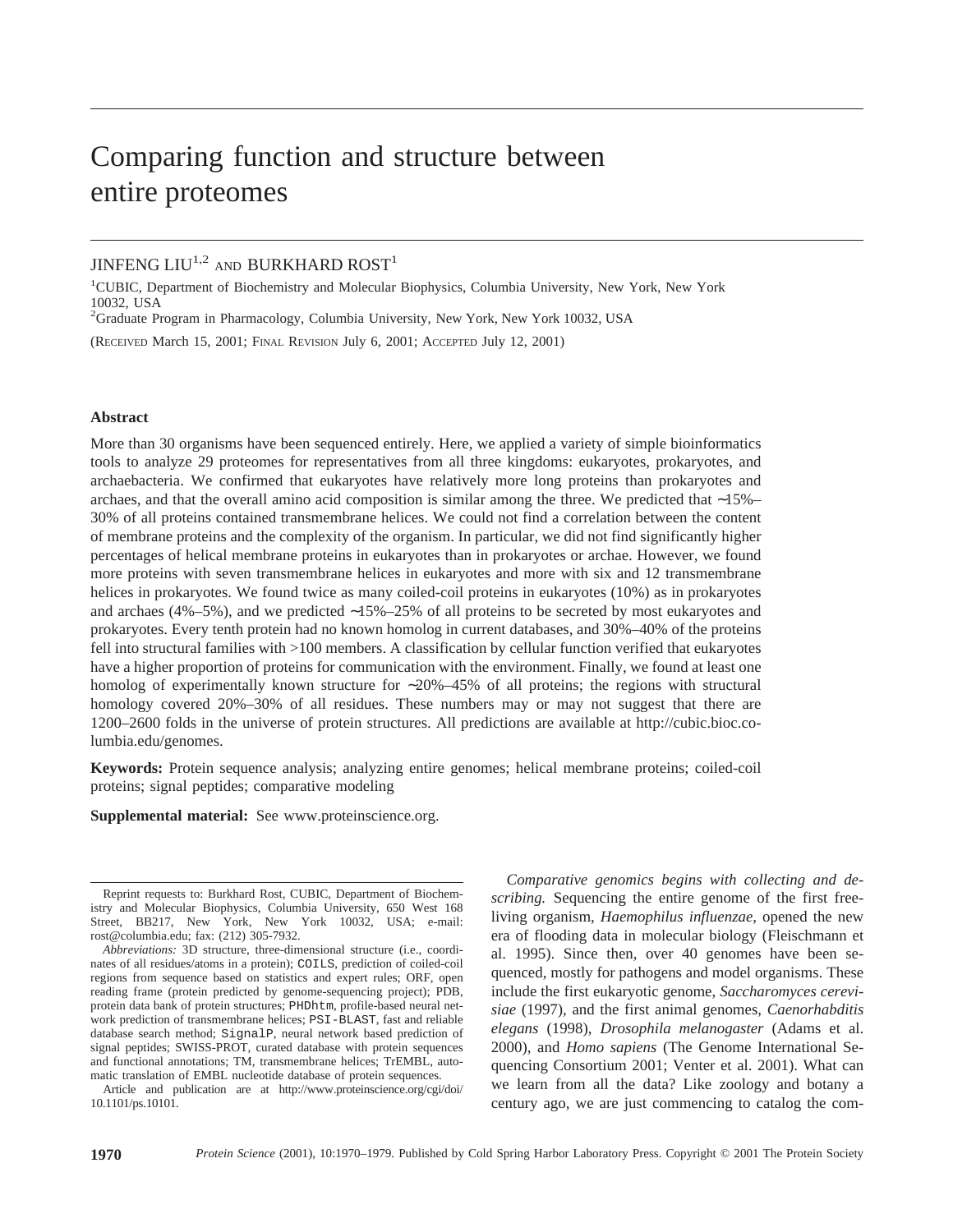ponents of life while trying to find common features and systematic schemes. Thus, comparative genomics in its infancy is confined to describing similarities and differences. So far, synopses of the whole genome have focused on archiving the functional and the structural content of organisms (Koonin et al. 1996; Odgren et al. 1996; Tamames et al. 1996; Frishman and Mewes 1997; Gerstein and Levitt 1997; Wallin and von Heijne 1998; Zhang et al. 1998). Classifying proteins according to functional criteria is difficult because function is a complex phenomenon associated with many mutually overlapping levels: chemical, biochemical, cellular, physiological, organism mediated, and developmental. These levels are related in complex ways. For example, protein kinases can be related to different cellular functions (such as cell cycle) and to a chemical function (transferase), plus a complex control mechanism by interaction with other proteins.

*Bioinformatics identifies most helical membrane proteins.* Membrane proteins are crucial for survival; one reason is that they mediate communication across the cell membrane. Despite the great biological and medical importance, we still have very little experimental information about the 3D structures: <1% of the proteins of known structure are membrane proteins. In contrast, helical membrane proteins are relatively easy to identify by bioinformatics. How many helical membrane proteins are in a genome (Goffeau et al. 1993; Boyd et al. 1998; Wallin and von Heijne 1998)? Is the fraction of helical membrane proteins constant, or does the fraction of helical membrane proteins correlate with the complexity of the organism (Wallin and von Heijne 1998)? Are there preferences for particular numbers and topologies of transmembrane helices (TM) in some organisms (Jones 1998)? Some analyses concluded that there was no preference for proteins with a certain number of membrane helices (Arkin et al. 1997; Gerstein and Hegyi 1998), whereas others reported some preferences (Jones 1998; Wallin and von Heijne 1998).

*Many extracellular proteins were identified through signal peptides.* Signal peptides at the N-terminal end target many prokaryotic and eukaryotic proteins to the secretory pathway (Cleves 1997; Nielsen et al. 1997; Nakai 2000; Thanassi and Hutltgren 2000). Signal peptides are predicted accurately (Nielsen et al. 1997; Schneider 1999; Emanuelsson et al. 2000). However, although secreted proteins were studied in various bacteria (Schneider 1999), few groups analyzed entirely sequenced eukaryotes.

*Coiled-coil proteins are the most heterogeneous identifiable class.* Coiled-coils are typically formed as bundles of several right-handed alpha helices twisted around each other, forming a left-handed super helix (Crick 1953; Lupas 1996a). Coiled-coil structures are often used to mediate protein–protein interaction or to build filaments and other macroscopic structures. Most known coiled-coil proteins can be detected based on particular sequence signals (Lupas 1997).

Thus, we can identify most coiled-coil proteins in a proteome. Six percent of all proteins in GenBank (Benson et al. 2000) appear to contain coiled-coil regions, and the percentages appear to vary between organisms (Odgren et al. 1996). Does this finding hold up for entire proteomes?

Here, we analyzed predictions for transmembrane helices, coiled-coil regions, and signal peptides for 28 entire proteomes and for 24,000 human proteins. Because of the comprehensive size of the data, we reanalyzed the distribution of protein length explored by others (Das et al. 1997; Gerstein and Hegyi 1998).

## **Results and Discussion**

# *Simple biophysical criteria: Protein length and amino acid composition*

*Protein lengths differ among kingdoms.* Generally, prokaryotes and archaes appeared to have an asymmetric bellshape distribution of ORF lengths with a peak of ∼100–300 residues, whereas the ORFs of eukaryotes were distributed much more evenly within the range of 100–600 residues (Fig. 1A). This was also reflected in the cumulative distributions (Fig. 1A, inset): The distributions for prokaryotes and archaes were steepest at ∼300 residues, whereas those for eukaryotes were relatively constant between 100 and 600 residues. Furthermore, every tenth eukaryotic protein had >1000 residues, whereas <5% of the ORFs in prokaryotes and archaes were as long (Fig. 1A, inset). The length of ORFs is reported to follow an extreme value distribution (Gerstein 1998). Although our data agreed with this (Fig. 1A, bold lines), a detailed statistical analysis did not support the hypothesis for all three kingdoms. In particular, eukaryotes deviated significantly from an extreme value distribution.

*Amino acid compositions did not differ between proteomes.* The codon usage differs among the genomes we analyzed. In contrast, amino acid compositions were rather similar (Fig. 1B). Leucine (L), valine (V), serine (S), and alanine (A) were the most abundant amino acids, and cysteine (C), tryptophan (W), histidine (H), and methionine (M) the most underrepresented. The only differences were that eukaryotes tended to have fewer alanines (A) and more asparagines (N), and archaes had fewer glutamines (Q).

#### *Prediction-based classifications of proteomes*

*Errors of prediction methods affected averages marginally.* The following results are based on predictions that may be wrong. In particular, PHDhtm (Rost et al. 1996) may have missed ∼5% of the helical membrane proteins, and may have falsely predicted membrane helices in ∼3% of all globular proteins. We adjusted the number of predicted membrane proteins accordingly (see equation 1 below). The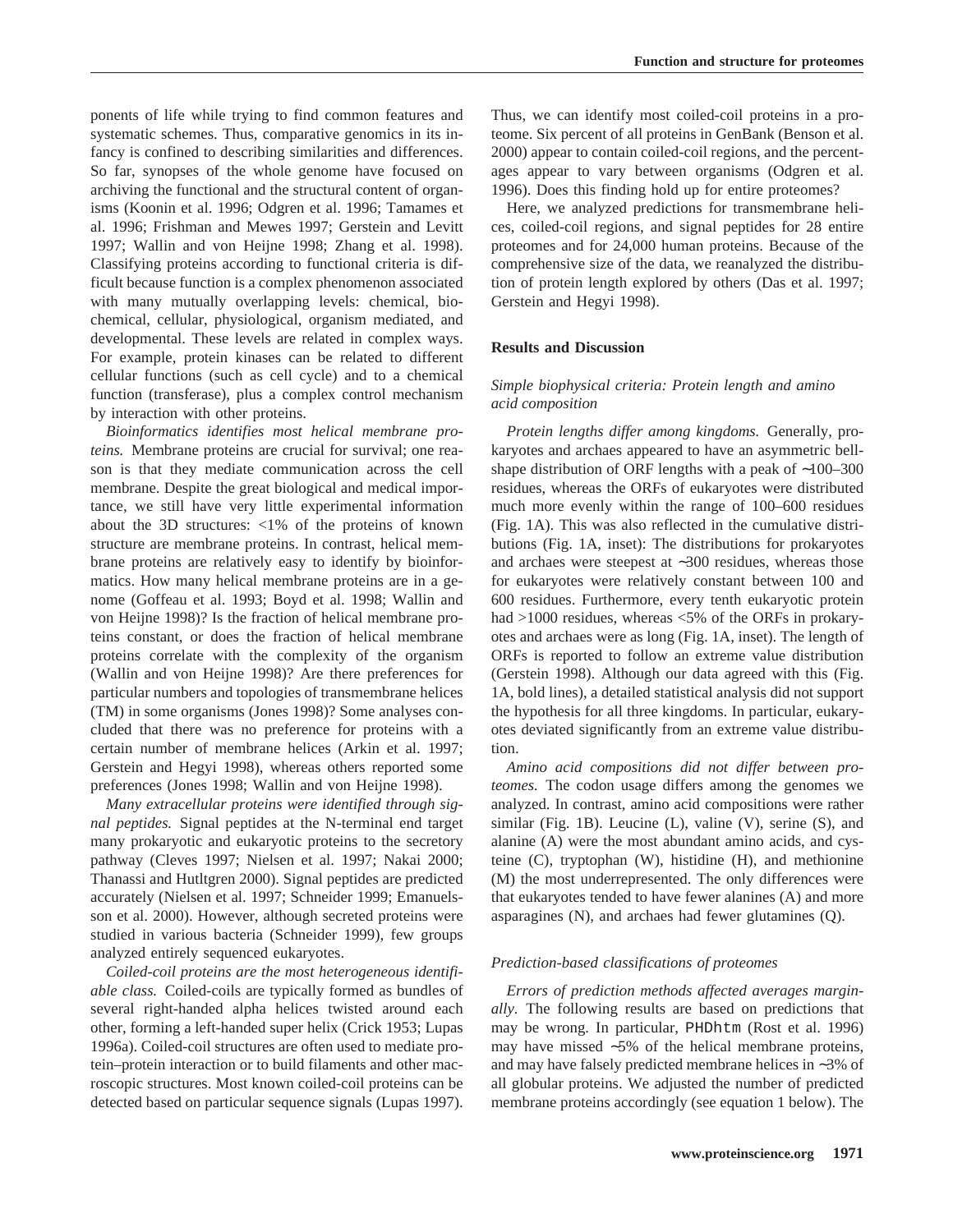

**Fig. 1.** (*A*) The distribution of length of ORFs (in bins of 10 residues) in 29 genomes (cumulative values in the insets). The extreme value distribution fit is shown in bold. The abbreviations for the organisms are given in Table 1. (*B*) Amino acid composition for six representative genomes: The letter height is proportional to the observed composition of the respective amino acid (one-letter code). (*C*) Percentage of membrane proteins, coiled-coil proteins, and proteins with signal peptides in 29 genomes. (*D*) Less than half of the predicted membrane proteins could have been identified through homology with known membrane proteins.

accuracy of SignalP was estimated to be ∼90% (Nielsen et al. 1997; Emanuelsson et al. 2000), implying that the predicted compositions underestimated the actual percentage of secreted proteins. For COILS (Lupas 1996b), we used a threshold assuring high accuracy (probability  $> 0.9$ ).

At this level, the prediction would have 95% coverage for parallel coiled coils and 80% for antiparallel coiled coils (A. Lupas, pers. comm.). When transferring the functional assignment of SWISS-PROT, we used a threshold estimated to yield ∼70% accuracy (Devos and Valencia 2000). Be-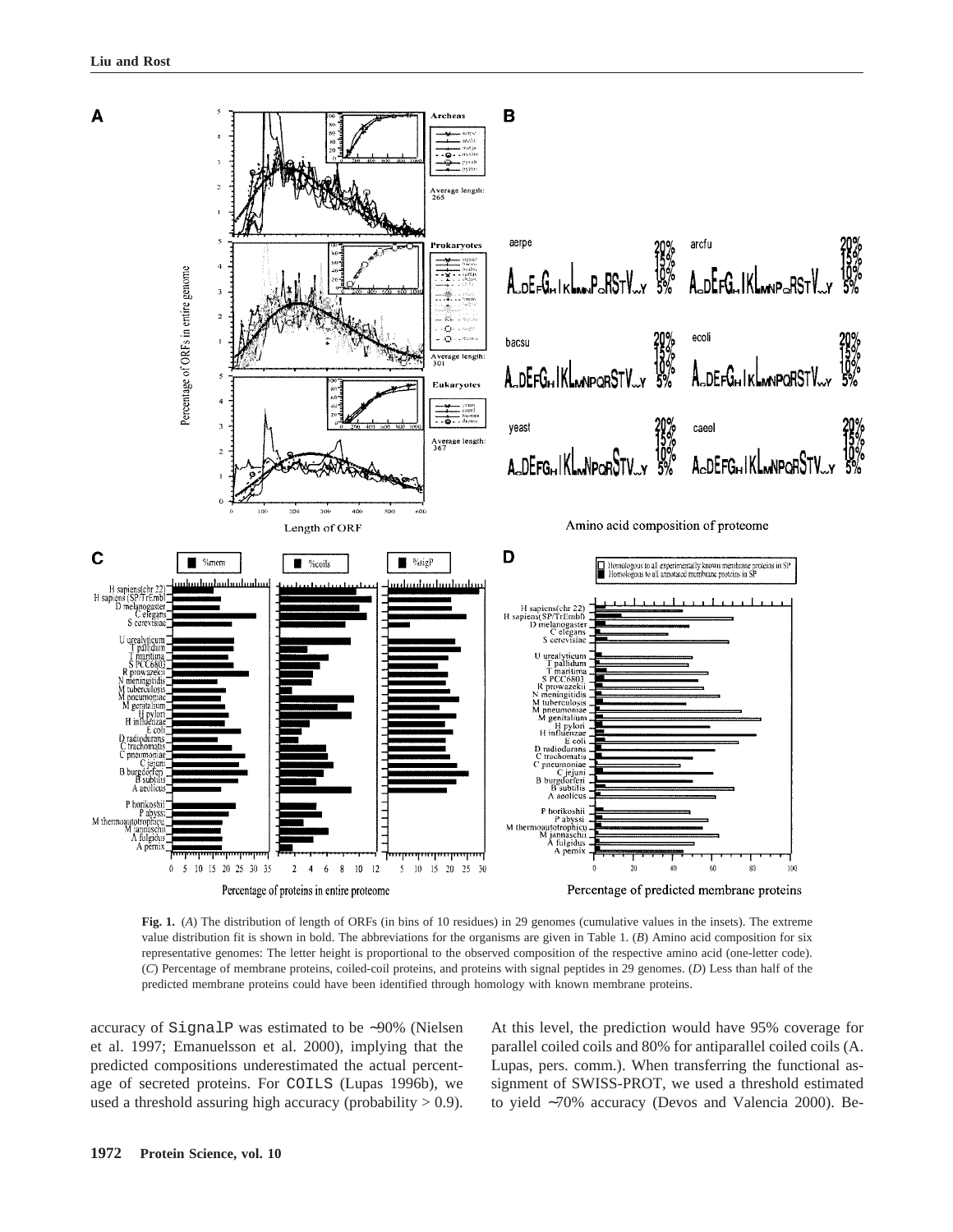**Table 1.** *Genomes analyzed*

| Latin name                           | Abbreviation <sup>a</sup> | No ORF <sup>b</sup> |
|--------------------------------------|---------------------------|---------------------|
| Archael bacteria                     |                           |                     |
| Aeropyrum pernix K1                  | aerpe                     | 2694                |
| Archaeoglobus fulgidus               | arcfu                     | 2383                |
| Methanococcus jannaschii             | metja                     | 1735                |
| Methanobacterium thermoautotrophicum | metth                     | 1871                |
| Pyrococcus abyssi                    | pyrab                     | 1765                |
| Pyrococcus horikoshii                | pyrho                     | 2064                |
| Prokaryotes                          |                           |                     |
| Aquifex aeolicus                     | aquae                     | 1522                |
| <b>Bacillus</b> subtilis             | bacsu                     | 4099                |
| Borrelia burgdorferi                 | borbu                     | 850                 |
| Campylobacter jejuni                 | camje                     | 1731                |
| Chlamydia pneumoniae                 | chlpn                     | 1052                |
| Chlamydia trachomatis                | chltr                     | 894                 |
| Deinococcus radiodurans              | deira                     | 3103                |
| Escherichia coli                     | ecoli                     | 4285                |
| Haemophilus influenzae               | haein                     | 1716                |
| Helicobacter pylori                  | helpy                     | 1788                |
| Mycoplasma genitalium                | mycge                     | 470                 |
| Mycoplasma pneumoniae                | mycpn                     | 677                 |
| Mycobacterium tuberculosis           | myctu                     | 3918                |
| Neisseria meningitidis               | neime                     | 2081                |
| Rickettsia prowazekii                | ricpr                     | 834                 |
| Synechocystis PCC6803                | syny3                     | 3169                |
| Thermotoga maritima                  | thema                     | 1846                |
| Treponema pallidum                   | trepa                     | 1031                |
| Ureaplasma urealyticum               | ureur                     | 613                 |
| Eukaryotes                           |                           |                     |
| Caenorhabditis elegans               | caeel                     | 18944               |
| Drosophila melanogaster              | drome                     | 14218               |
| Subset of Homo sapiens <sup>c</sup>  | human                     | 24235               |
| Homo sapiens (chromosome 22)         | $h$ w $22$                | 887                 |
| Saccharomyces cerevisiae             | yeast                     | 6307                |

<sup>a</sup> Abbreviations: Taken from SWISS-PROT.

<sup>b</sup> No ORFs: The number of open reading frames (predicted proteins) is taken from the respective original publication.

cause this error seems not to be class-specific, we expect the relative proportions to be relatively accurate.

*Multicellular organisms appeared to have membrane content similar to unicellular organisms.* For most organisms, <25% of all ORFs encoded helical membrane proteins (Fig. 1C). Whereas we predicted the highest content for *C. elegans* (30%), *Drosophila* appeared to have <18%; three prokaryotes had >25%: *Rickettsia prowazeki*, *Borrelia burgdorferi*, and *Chlamydia trachomatis*. Two archaes had >20%: *Pyrococcus horikoshii* and *Pyrococcus abyssi*. Of all the membrane proteins identified by PHDhtm, 40%–80% could have been detected by homology with known membrane proteins (Bairoch and Apweiler 2000). Excluding proteins annotated as Putative, Possible, Probable, or By

Similarity in SWISS-PROT, the number of previously known membrane proteins dropped to 1%–7%; the exception: human with 14% (Fig. 1D). Thus, we could not verify that more complex organisms need larger fractions of membrane proteins (Goffeau et al. 1993; Boyd et al. 1998; Wallin and von Heijne 1998). The discrepancy probably resulted from the insufficient amount of human and fly data available earlier.

*Number of transmembrane helices differed among kingdoms.* We confirmed that most membrane proteins have <4 helices (Fig. S-1A S-1 in electronic supplementary material). In contrast to previous results (Arkin et al. 1997), we found that 7-TM proteins were significantly over represented in *C. elegans* and *H. sapiens*, as were proteins with six and 12 TM in most prokaryotes (Fig. 2A). These three classes were also the only ones with an imbalance in the distribution between the two possible orientations of the transmembrane helices: Eukaryotic 7-TM proteins were dominated by topology "in" (G protein-coupled receptors) and 6- and 12-TM proteins in prokaryotes by the topology "out" (transporters). Surprisingly, we found relatively few 7-TM proteins in fly (Vosshall et al. 1999, 2000) and many in worm (Fig. 2A). The worm appears to contain 1000 smell receptors, whereas the fly has <100 (Vosshall et al. 1999, 2000). Thus, the difference in this single class of proteins might explain the observed differences.

*Many membrane proteins had almost no globular regions.* Relating protein length to the number of transmembrane helices, we observed two clusters (Figs. 2B, S-1B). One contained proteins of varying length with one helix; the other was populated by proteins with ∼35 residues per helix. Most transmembrane helices spanned over 17–33 residues. Thus, the second cluster contained almost no globular regions. These data confirmed earlier findings (Wallin and von Heijne 1998). Long nontransmembrane regions in membrane proteins are likely to form structurally compact globular domains; most of these were longer than 100 residues and were as often inside as they were outside of the membrane (Fig. S-2 S-2).

*Almost every tenth eukaryotic protein contained coiledcoil regions.* We found coiled-coil regions for ∼8%–11% of all eukaryotic and 2%–9% of all prokaryotic and archae proteins (Fig. 1C). Most eukaryotes had more coiled-coil proteins than prokaryotes, and most prokaryotes more than archaes. Exceptions were *Mycoplasma pneumoniae*, *Helicobacter pylori*, and *Aquifex aeolicus*, which all had higher percentages of coiled-coil proteins than *C. elegans*. Surprisingly low contents of coiled-coil proteins appeared in *Deinococcus radiodurans*, *Mycobacterium tuberculosis*, and *Aeropyrum pernix K1*. A previous survey of GenBank suggested that 4.96% of bacterial, 9.47% of invertebrate, and 6.80% of vertebrate proteins have coiled-coil regions (Odgren et al. 1996). We could not find significant differ-

<sup>c</sup> Human sequences: The only noncomplete data were the human sequences, taken from SWISS-PROT release 39 (Bairoch and Apweiler 2000) and from TrEMBL release 15 (Bairoch and Apweiler 2000). Note: All sequences used are available on our Web site (Liu and Rost 2000).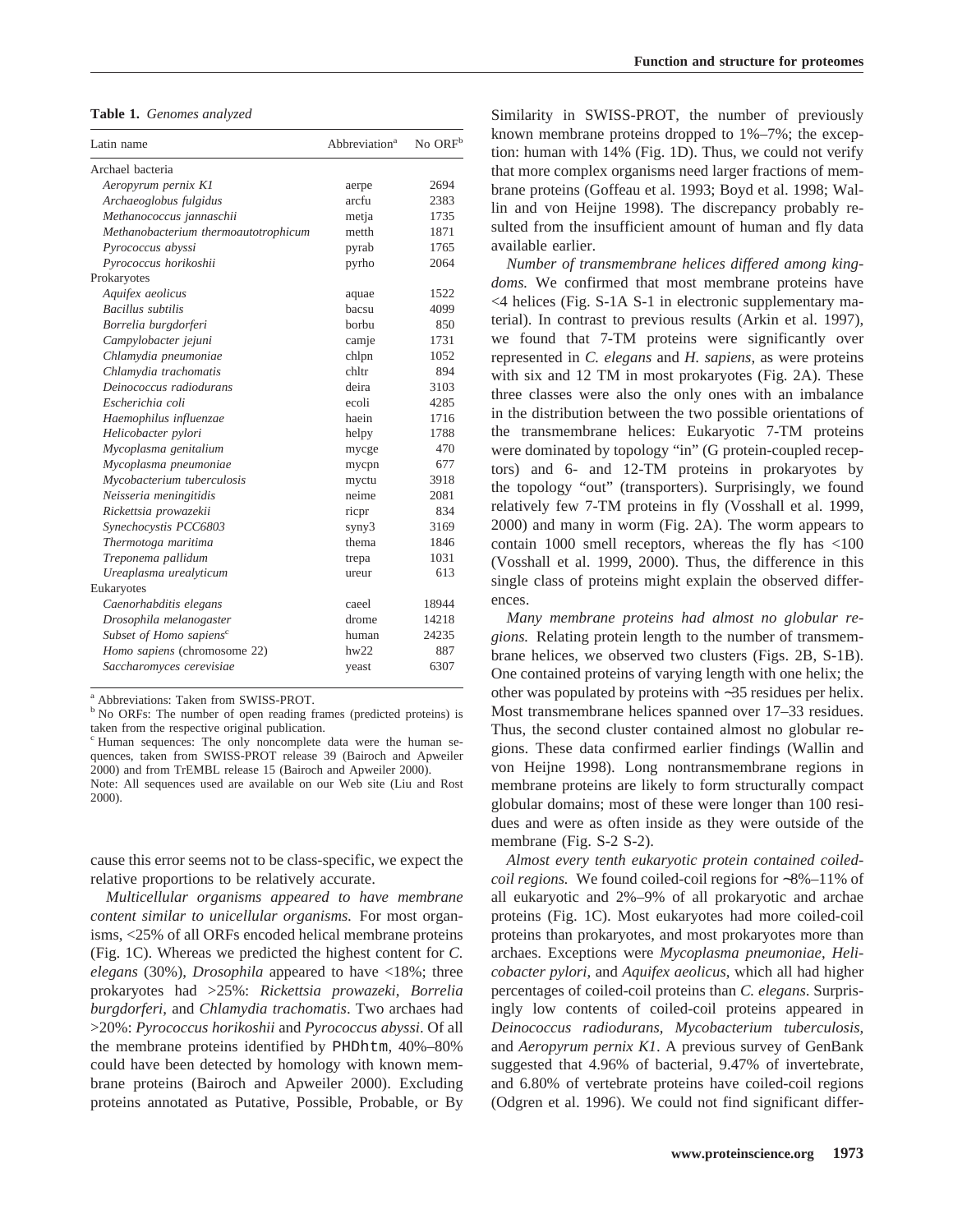

**Fig. 2.** (*A*) Fraction of membrane proteins with different numbers of predicted transmembrane segments. White bars: proteins with topology "in." Black bars: proteins with topology "out." (*B*) Contour plot showing the relation between ORF length (in bins of 10 residues) and the number of predicted membrane helices for two representative organisms.

ences between vertebrate (human) and invertebrates (*C. elegans* and *Drosophila*). The vast majority of coiled-coil proteins contained only one long helix and most coiled-coil regions extended over 28 residues (Fig. S-3 S-3). Protein length did not correlate with the number of coiled-coil regions (Fig. S-3C). As expected, the amino acid composition of coiled-coil regions (Fig. S-3D) differed from that of all other regions (Fig. 1B).

*Prokaryotes and eukaryotes had similar fractions of secreted proteins.* We predicted 15%–25% of the ORFs in prokaryotes and eukaryotes to have signal peptides (Fig. 1C). The exception was yeast for which we found only 7% secreted proteins. Supposedly our estimates constitute lower bounds because of the fact that the prediction program, SignalP, misses secreted proteins.

*Too many functionally unclassified proteins hampered comparing function.* Using EUCLID (Tamames et al. 1996, 1998), we could classify ∼45%–65% of all proteins into one of 13 functional classes at a level reported to yield 70% correct classifications with >30% pairwise sequence identity (Devos and Valencia 2000). When grouping the 13 classes into three super-classes, energy, information and communication (Tamames et al. 1996), we found similar compositions within the archaen and eukaryotic kingdoms

(Fig. 3A). In contrast, the composition varied significantly between prokaryotes: For *Escherichia coli* and *Synechocystis PCC6803*, the composition resembled that of eukaryotes; for *Aquifex aeolicus* and *Thermotoga maritima*, that of archeas (Fig. 3A). Finally, we found the following differences in the 13 classes. Amino acid biosynthesis, Biosynthesis of cofactors, prosthetic groups, and carriers, and Energy metabolism were abundant in prokaryotes; human seemed to have a larger portion of the classes Transport and binding and Regulatory functions (Fig. 3B). Previously, bacteria were reported to have smaller fractions of proteins responsible for communication (5%) than plants (20%) and animals (45%), possibly because the complex organization of multicellular organisms required more proteins communicating with the environment (Tamames et al. 1996). Our data differed in that we found bacteria to contain more proteins associated with communication (15%–32%) than reported previously (Fig. 3A). The inherent bias of SWISS-PROT may have contributed most to these differences. The significant variation of the class composition between the various prokaryotic genomes may reflect the very different environments in which these organisms dwell. However, the most important result was that, although accepting classification errors of 30% or more, we still could classify only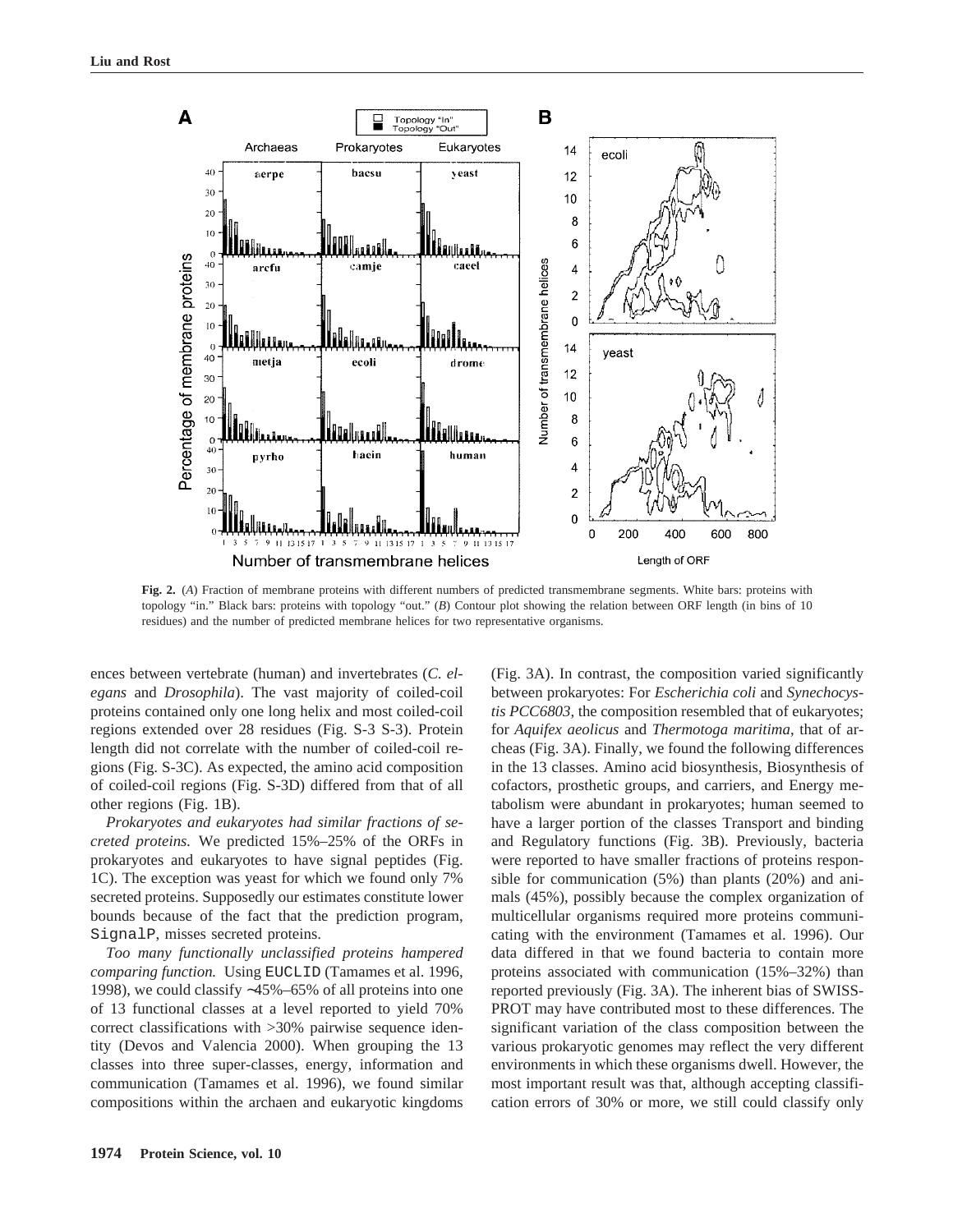

**Fig. 3.** Functional classification of genomes. (*A*) Super-class distribution for the genomes: We grouped the 14 EUCLID classes into Energy, Communication, and Information super-classes. (*B*) Distribution of 13-category classification for selected genomes, including those without functional classification.

about half of all proteins. Thus, conclusions about the meaning of the relative proportions remain highly speculative.

*Of the proteins,* ∼*10% were orphans.* We examined the size of all families with proteins of similar structure (structural families) found in SWISS-PROT / TrEMBL (Bairoch and Apweiler 2000). We found that most proteomes contain 5%–10% orphan families; a few organisms deviated significantly from this level (Fig. 4A). Another 10% of the proteins had only one homolog (Fig. 4A). Overall, 30% of the proteins were in families with <10 proteins and 30%–40% in families with >100 members (Fig. 4B).

*For 60% of all residues, we could not predict protein structure through comparative modeling.* Comparative modeling could predict 3D structure at very low resolution for ∼25%–40% of all proteins (Fig. 5A). Exceptions were the biased subset of human sequences found in SWISS-PROT and TrEMBL (>50%) and the proteome of *Aeropyrum pernix K1* (<19%). These numbers comprised the most optimistic values, in that we applied an iterated PSI-BLAST

search (see Materials and Methods), which may yield a considerable number of false positives (Lindahl and Elofsson 2000). Using a more conservative cutoff for pairwise comparisons, we still found structural similarities in ∼20%– 35% of all proteins. The similarity to regions of experimentally known structure covered ∼17%–36% of the entire residue mass of all proteomes (Fig. 5B). Large-scale initiatives in structural genomics aim at experimentally determining all protein structures (Rost 1998; Sali 1998; Burley et al. 1999; Shapiro and Harris 2000). Obviously membrane proteins, as well as other nonglobular proteins, will be left out in this search to cover protein structure space. Today we have experimental information about structure for <1% of the proteomes we analyzed. However, through comparative modeling, we could obtain good structure predictions, i.e.,  $\langle 3 \rangle$  Å rmsd for main chain (Eyrich et al. 2001; Marti-Renom et al. 2001), for ∼6% of all proteins (Liu and Rost 2001). When we relaxed model accuracy to a level at which most models will be better than 6 Å rmsd (Marti-Renom et al. 2001), we found that ∼25%–40% of all ORFs were similar to a protein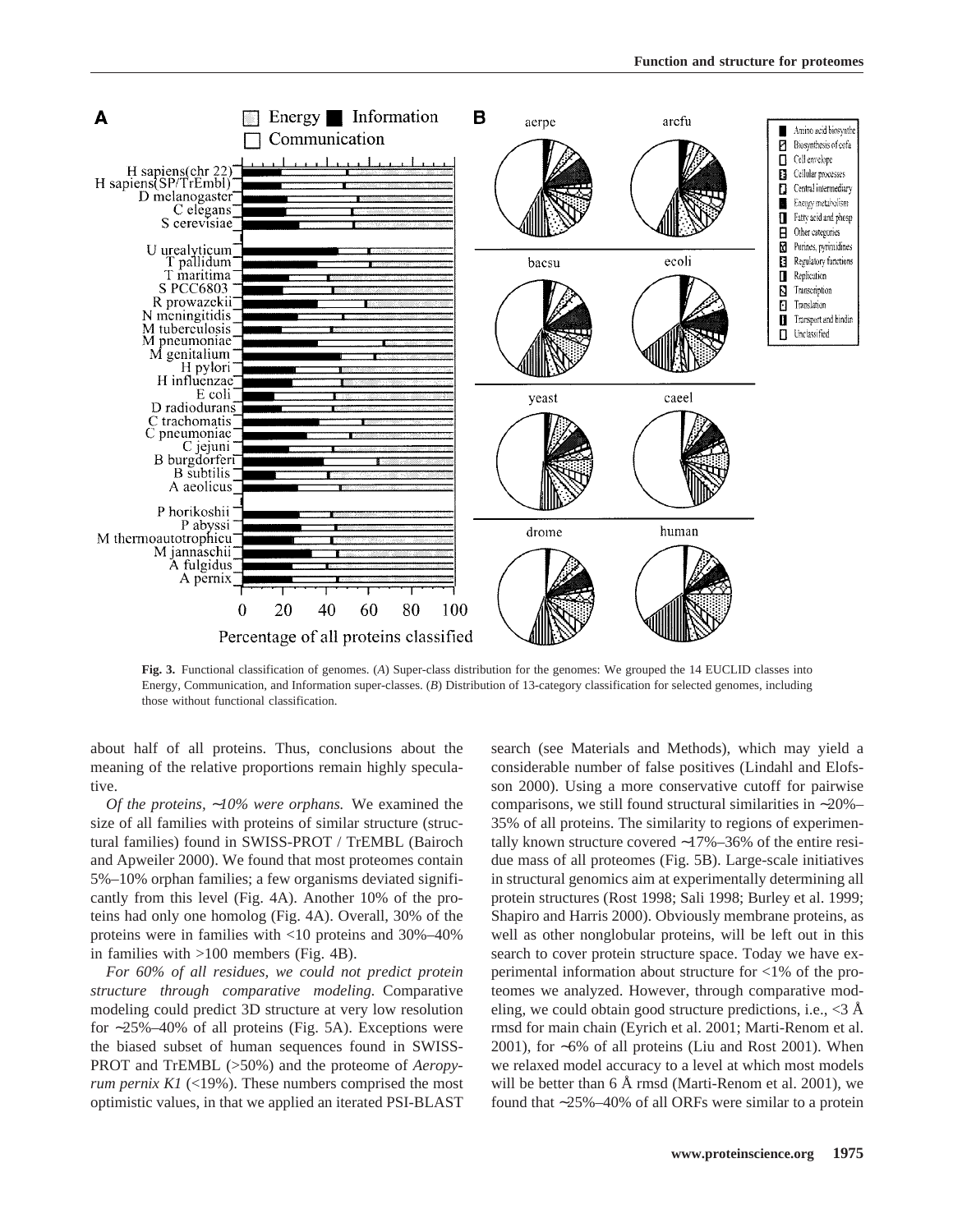

**Fig. 4.** For each protein in all proteomes, we counted the number of proteins found in the respective family at a PSI-BLAST E value < 10−3. The graphs show the cumulative percentages of proteins found in families of particular sizes. For example, ∼5%–10% of all ORFs were orphans, i.e., had no homolog in current databases; 30%–40% were in families with > 100 members.

of known structure (Fig. 5A). At this low level of accuracy, ∼26% of all eukaryotic residues could be modeled. We found ∼4% of the residues in transmembrane regions, ∼2% in coiled-coil regions, and 11% in long regions that lack regular secondary structure (J. Liu and B. Rost, unpubl.). Thus, we estimated that structural genomics would have to cover ∼60% of all the proteomes. Obviously, many of these proteins/fragments belong to the same structural families (Fig. 4). In fact, we found the 40,000 proteins from fly, worm, and yeast to cluster into ∼17,000 structural families (data not shown). Assuming a similar reduction, structural genomics will have to experimentally determine structures for about one-fourth of all the proteomes we analyzed.

*How many folds are there?* Chothia (1992) estimated that the universe of proteins contains ∼1000 different folds.

Depending on what we consider different folds, we currently know of ∼600–800 folds (Holm and Sander 1999; Orengo et al. 1999; Lo Conte et al. 2000). We found that these folds span ∼25%–45% of the proteomes we analyzed. A more detailed analysis of regions with missing structural information (Liu and Rost 2001) suggested that ∼15%–20% of the entire residue mass will not correspond to folds. Thus, we need folds for 80%–85% of all proteins. Of these, we currently cover 30%–50% with 600–800 folds. Hence, if we assume that today's folds and proteomes are representative of the universe of life, we estimate ∼1200–2600 folds in the universe. However, we have many good reasons to assume that today's databases are biased and that our perspective of the world is too narrow to thoroughly support such conclusions.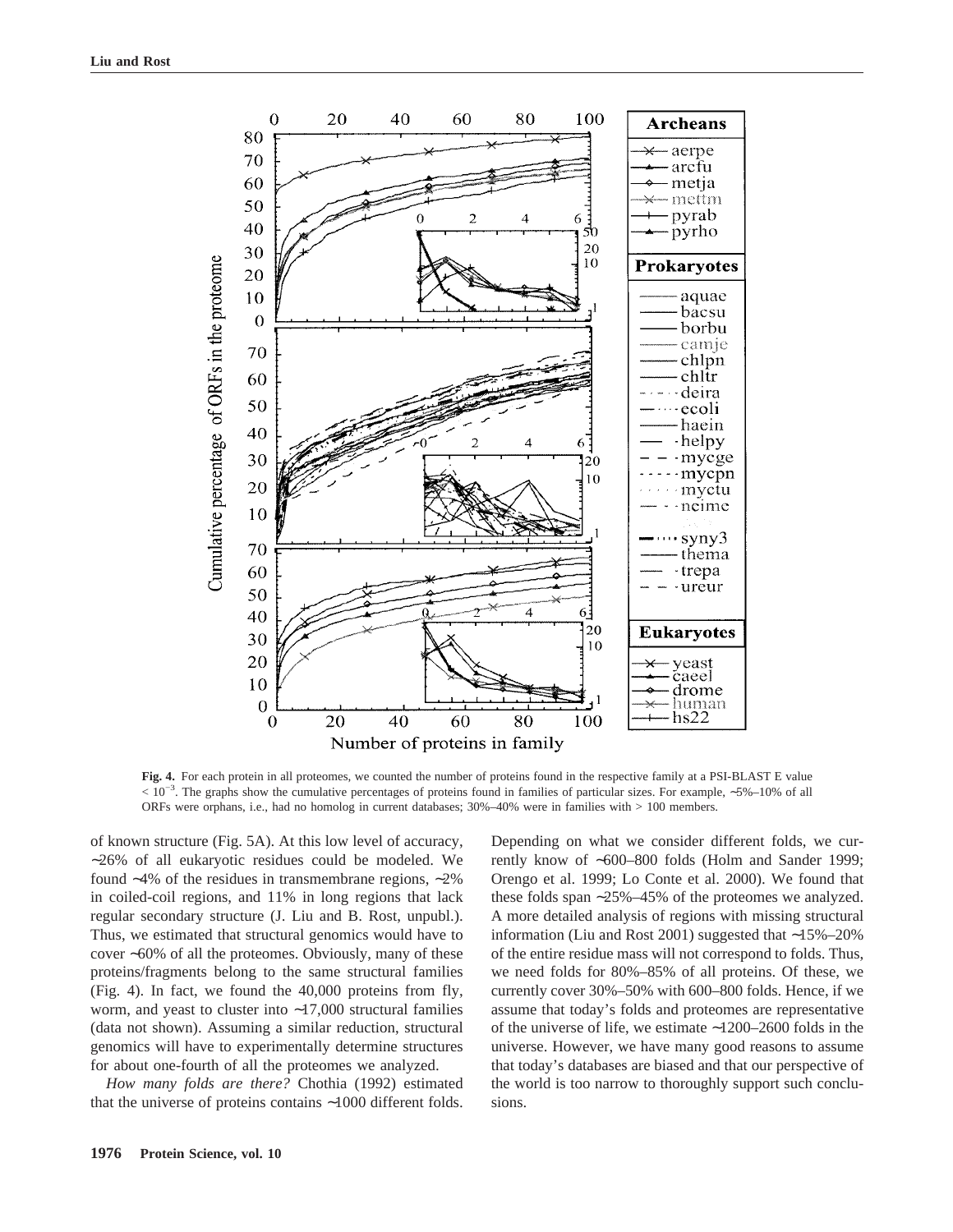

**Fig. 5.** Structural annotation of genomes. (A) 25%–40% of all ORFs were sequence similar to at least one PDB protein. (*B*) The total percentage of residues that could thus be homology modeled amounted to ∼20%–30% of all residues.

#### **Materials and methods**

#### *Source of sequences*

We obtained the sequences for all 28 organisms we analyzed from the public domain (Fleischmann et al. 1995; Fraser et al. 1995; Bult et al. 1996; Himmelreich et al. 1996; Kaneko et al. 1996; Blattner et al. 1997; Fraser et al. 1997; Klenk et al. 1997; Kunst et al. 1997; Smith et al. 1997; Tomb et al. 1997; Andersson et al. 1998; Cole et al. 1998; Deckert et al. 1998; Fraser et al. 1998; Kawarabayasi et al. 1998; Dunham et al. 1999; Kalman et al. 1999; Kawarabayasi et al. 1999; White et al. 1999; Adams et al. 2000; Parkhill et al. 2000; Tettelin et al. 2000). We downloaded most ORFs from ftp://ncbi.nlm.nih.gov/genbank/genomes/. The exceptions were *H. sapiens* (from SWISS-PROT, release 39 and TrEMBL database, release 15) and *D. melanogaster* (from http:// www.fruitfly.org/).

#### *Prediction methods*

*Membrane proteins.* We obtained multiple sequence alignments through a search with MaxHom (Sander and Schneider 1991) against SWISS-PROT. We filtered the resulting alignments (Rost 1999) and used them as input for PHDhtm (Rost et al. 1996), using the default threshold of 0.8. The total number of membrane proteins was adjusted according to the false-positive rate and falsenegative rate published in the original paper:

$$
n = (1 - FP)/(1 - FN - FP) \times n_{pred}
$$
  
- FP/(1 - FN - FP) \times n\_{total} (1)

where n was the final number of membrane proteins we reported, FP and FN were the false positive and false negative rates, respectively,  $n<sub>pred</sub>$  was the number of predicted membrane proteins in the genome, and  $n_{total}$  was the total number of proteins in the genome.

*Secreted proteins and coiled-coil regions.* We predicted signal peptides with the program SignalP (Nielsen et al. 1997), considering a protein to contain a signal peptide if the "mean S" value was above the default threshold. We predicted coiled-coil regions with COILS (Lupas 1996b), using a window size of 28 and a probability threshold of 0.9.

*Structural homologs.* We ran three iterations of PSI-BLAST (Altschul et al. 1997) searching against our local filtered databases (Przybylski and Rost 2001) to detect homologs of experimentally known structure in PDB(Berman et al. 2000). We included hits with E-values  $\langle 10^{-3}$ . We obtained more conservative estimates, searching with a pairwise BLAST against PDB, reporting hits with E-values  $< 10^{-3}$ .

*Functional classification.* We classified cellular function using EUCLID (Tamames et al. 1998). As input we used the SWISS-PROT homologs identified by MaxHom. EUCLID assigned the following 13+1 categories of cellular function (Fraser et al. 1995): Amino acid biosynthesis, Biosynthesis of cofactors, prosthetic groups, and carriers, Cell envelope, Cellular processes, Central intermediary metabolism, Energy metabolism, Fatty acid and phospholipid metabolism, Purines, pyrimidines, nucleosides, and nucleotides, Regulatory functions, Replication, Transcription, Translation, Transport and binding proteins, and Other categories. Proteins described as Unclassified either had no SWISS-PROT homolog or could not be classified by EUCLID.

#### *Statistical analysis*

To examine if the ORF lengths followed an extreme value distribution: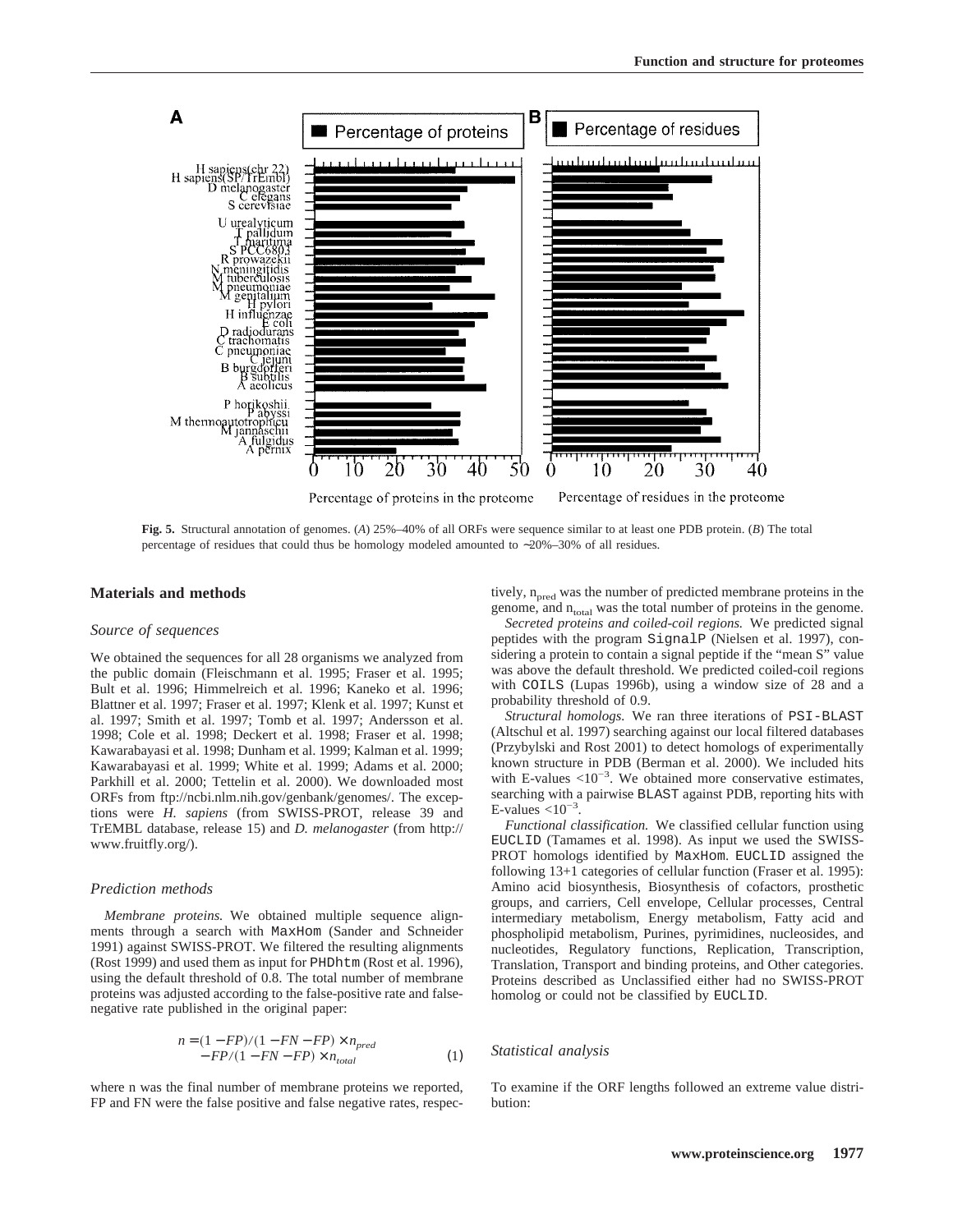$$
f(x) = \frac{1}{\beta} e^{-\frac{x-\mu}{\beta}} e^{-e^{\frac{x-\mu}{\beta}}}
$$

we calculated the mean  $\bar{x}$  and standard deviation s of the ORF length from archaes, prokaryotes, and eukaryotes, and estimated the parameter  $\beta$  and  $\mu$  using the method of moments:

$$
\beta = \frac{s\sqrt{6}}{\pi}, \ \mu = \bar{x} - 0.5772\beta
$$

We then performed a goodness-of-fit test to determine whether the observed distribution was compatible with the extreme value distribution.

#### **Electronic supplemental material**

The supplemental material includes three figures showing the following: (1) cumulative percentage of membrane proteins with different numbers of predicted transmembrane segments relation between the ORF length and the frequency of proteins with given number of predicted transmembrane segments, (2) distribution of length of globular regions in membrane proteins, and (3) distribution of coiled-coil segments in the proteins and amino acid composition of the coiled-coil segments. All of the figures and figure legends are included in the file, supplement.pdf.

#### **Acknowledgments**

We thank Henrik Nielsen (CBS, Denmark) for the source code of SignalP and for his generous help in using this program, Andrei Lupas (SmithKline Beecham Pharmaceuticals) for helpful suggestions about running the COILS program, and Florencio Pazos, Damien Devos, and Alfonso Valencia (all CNB Madrid) for supplying and helping with the EUCLID program. The work of J.L. and B.R. was supported by grants 1-P50-GM62413-01 and RO1- GM63029-01 from the National Institutes of Health. We thank all those who enabled this analysis by depositing experimental information into public databases and to those who maintain these databases.

The publication costs of this article were defrayed in part by payment of page charges. This article must therefore be hereby marked "advertisement" in accordance with 18 USC section 1734 solely to indicate this fact.

#### **References**

- 1997. The Yeast Genome Directory. *Nature* **387:** 5.
- 1998. Genome sequence of the nematode *C. elegans*: A platform for investigating biology. The *C. elegans* Sequencing Consortium (publ. errata appear in *Science* 1999, **283:** 35, **283:** 2103, **285:** 1493). Science **282:** 2012–2018.
- Adams, M.D., Celniker, S.E., Holt, R.A., Evans, C.A., Gocayne, J.D., Amanatides, P.G., Scherer, S.E., Li, P.W., Hoskins, R.A., Galle, R.F., et al. 2000. The genome sequence of *Drosophila melanogaster*. *Science* **287:** 2185– 2195.
- Altschul, S., Madden, T., Shaffer, A., Zhang, J., Zhang, Z., Miller, W., and Lipman, D. 1997. Gapped Blast and PSI-Blast: A new generation of protein database search programs. *Nucl. Acids Res.* **25:** 3389–3402.
- Andersson, S.G., Zomorodipour, A., Andersson, J.O., Sicheritz-Ponten, T., Alsmark, U.C., Podowski, R.M., Naslund, A.K., Eriksson, A.S., Winkler, H.H., and Kurland, C.G. 1998. The genome sequence of *Rickettsia prowazekii* and the origin of mitochondria. *Nature* **396:** 133–140.
- Arkin, I.T., Brunger, A.T., and Engelman, D.M. 1997. Are there dominant membrane protein families with a given number of helices? *Proteins* **28:** 465–466.
- Bairoch, A. and Apweiler, R. 2000. The SWISS-PROT protein sequence database and its supplement TrEMBL in 2000. *Nucl. Acids Res.* **28:** 45–48.
- Benson, D.A., Karsch-Mizrachi, I., Lipman, D.J., Ostell, J., Rapp, B.A., and Wheeler, D.L. 2000. GenBank. *Nucl. Acids Res.* **28:** 15–18.
- Berman, H.M., Westbrook, J., Feng, Z., Gillliland, G., Bhat, T.N., Weissig, H., Shindyalov, I.N., and Bourne, P.E. 2000. The Protein Data Bank. *Nucl. Acids Res.* **28:** 235–242.
- Blattner, F.R., Plunkett, G., 3rd, Bloch, C.A., Perna, N.T., Burland, V., Riley, M., Collado-Vides, J., Glasner, J.D., Rode, C.K., Mayhew, G.F., et al. 1997. The complete genome sequence of *Escherichia coli* K-12. *Science* **277:** 1453–1474.
- Boyd, D., Schierle, C., and Beckwith, J. 1998. How many membrane proteins are there? *Protein Sci.* **7:** 201–205.
- Bult, C.J., White, O., Olsen, G.J., Zhou, L., Fleischmann, R.D., Sutton, G.G., Blake, J.A., FitzGerald, L.M., Clayton, R.A., Gocayne, J.D., et al. 1996. Complete genome sequence of the methanogenic archaeon, *Methanococcus jannaschii*. *Science* **273:** 1058–1073.
- Burley, S.K., Almo, S.C., Bonanno, J.B., Capel, M., Chance, M.R., Gaasterland, T., Lin, D., Sali, A., Studier, F.W., and Swaminathan, S. 1999. Structural genomics: Beyond the human genome project. *Nature Gen.* **23:** 151–157.
- Chothia, C. 1992. One thousand protein families for the molecular biologist. *Nature* **357:** 543–544.
- Cleves, A.E. 1997. Protein transports: The nonclassical ins and outs. *Curr. Biol.* **7:** 318–320.
- Cole, S.T., Brosch, R., Parkhill, J., Garnier, T., Churcher, C., Harris, D., Gordon, S.V., Eiglmeier, K., Gas, S., Barry 3rd, C.E., et al. 1998. Deciphering the biology of Mycobacterium tuberculosis from the complete genome sequence. *Nature* **393:** 537–544.
- Crick, F.H.C. 1953. The packing of a-helices: Simple coiled-coils. *Acta Crystallogr. Sect. A* **6:** 689–697.
- Das, S., Yu, L., Gaitatzes, C., Rogers, R., Freeman, J., Bienkowska, J., Adams, R.M., Smith, T.F., and Lindelien, J. 1997. Biology's new Rosetta stone. *Nature* **385:** 29–30.
- Deckert, G., Warren, P.V., Gaasterland, T., Young, W.G., Lenox, A.L., Graham, D.E., Overbeek, R., Snead, M.A., Keller, M., Aujay, M., et al. 1998. The complete genome of the hyperthermophilic bacterium *Aquifex aeolicus*. *Nature* **392:** 353–358.
- Devos, D. and Valencia, A. 2000. Practical limits of function prediction. *Proteins* **41:** 98–107.
- Dunham, I., Shimizu, N., Roe, B.A., Chissoe, S., Hunt, A.R., Collins, J.E., Bruskiewich, R., Beare, D.M., Clamp, M., Smink, L.J., et al. 1999. The DNA sequence of human chromosome 22. *Nature* **402:** 489–495.
- Emanuelsson, O., Nielsen, H., Brunak, S., and von Heijne, G. 2000. Predicting subcellular localization of proteins based on their N-terminal amino acid sequence. *J. Mol. Biol.* **300:** 1005–1016.
- Eyrich, V., Martí-Renom, M.A., Przybylski, D., Fiser, A., Pazos, F., Valencia, A., Sali, A., and Rost, B. 2001. EVA: Continuous automatic evaluation of protein structure prediction servers. *Bioinformatics* (in prep.).
- Fleischmann, R.D., Adams, M.D., White, O., Clayton, R.A., Kirkness, E.F., Kerlavage, A.R., Bult, C.J., Tomb, J.F., Dougherty, B.A., Merrick, J.M., et al. 1995. Whole-genome random sequencing and assembly of *Haemophilus influenzae* Rd. *Science* **269:** 496–512.
- Fraser, C.M., Gocayne, J.D., White, O., Adams, M.D., Clayton, R.A., Fleischmann, R.D., Bult, C.J., Kerlavage, A.R., Sutton, G., Kelley, J.M. et al. 1995. The minimal gene complement of Mycoplasma genitalium. *Science* **270:** 397–403.
- Fraser, C.M., Casjens, S., Huang, W.M., Sutton, G.G., Clayton, R., Lathigra, R., White, O., Ketchum, K.A., Dodson, R., Hickey, E.K., et al. 1997. Genomic sequence of a Lyme disease spirochaete, *Borrelia burgdorferi*. *Nature* 390: 580–586.
- Fraser, C.M., Norris, S.J., Weinstock, G.M., White, O., Sutton, G.G., Dodson, R., Gwinn, M., Hickey, E.K., Clayton, R., Ketchum, K.A., et al. 1998. Complete genome sequence of *Treponema pallidum*, the syphilis spirochete. *Science* **281:** 375–388.
- Frishman, D. and Mewes, H. 1997. PEDANTic genome analysis. *Trends Genetics* **13:** 415–416.
- Gerstein, M. 1998. How representative are the known structures of the proteins in a complete genome? A comprehensive structural census. *Fold. Des.* **3:** 497–512.
- Gerstein, M. and Levitt, M. 1997. A structural census of the current population of protein sequences. *Proc. Natl. Acad. Sci.* **94:** 11911–11916.
- Gerstein, M. and Hegyi, H. 1998. Comparing genomes in terms of protein structure: Surveys of a finite parts list. *FEMS Microbiol. Rev.* **22:** 277–304.
- Goffeau, A., Slonimski, P., Nakai, K., and Risler, J.L. 1993. How many yeast genes code for membrane-spanning proteins? *Yeast* **9:** 691–702.
- Himmelreich, R., Hilbert, H., Plagens, H., Pirkl, E., Li, B.C., and Herrmann, R.